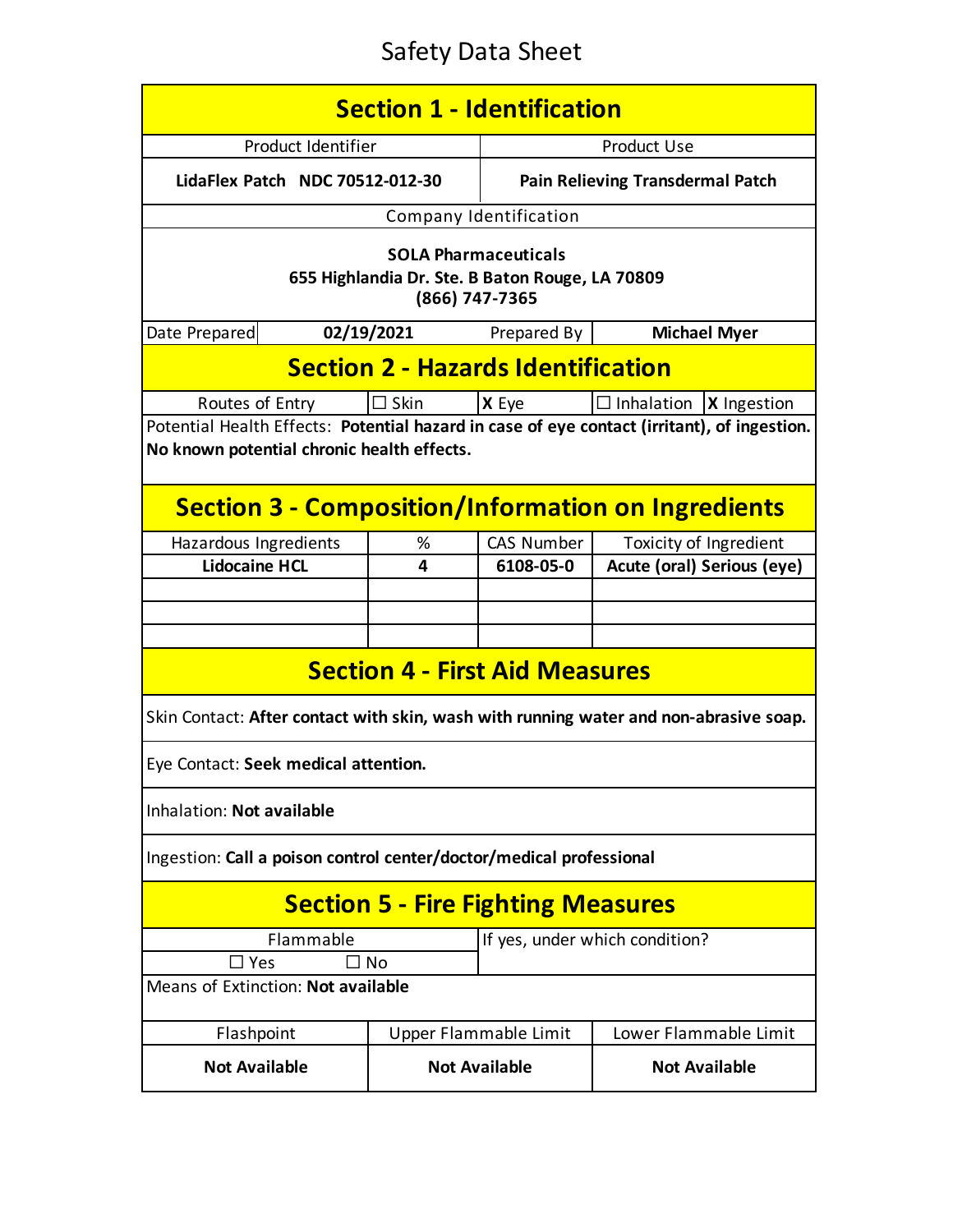|                                                                                                                                                                                                                                 | <b>Autoignition Temperature</b>                                           |                                                    | <b>Explosion Data - Impact</b> |                     | Explosion Data - Static |  |  |
|---------------------------------------------------------------------------------------------------------------------------------------------------------------------------------------------------------------------------------|---------------------------------------------------------------------------|----------------------------------------------------|--------------------------------|---------------------|-------------------------|--|--|
| <b>Not Available</b>                                                                                                                                                                                                            |                                                                           |                                                    | <b>Not Available</b>           |                     | <b>Not Available</b>    |  |  |
| Hazardous Combustion Products: Not Available                                                                                                                                                                                    |                                                                           |                                                    |                                |                     |                         |  |  |
| <b>Section 6 - Accidental Release Measures</b>                                                                                                                                                                                  |                                                                           |                                                    |                                |                     |                         |  |  |
| Leak and Spill Procedures: Not Available                                                                                                                                                                                        |                                                                           |                                                    |                                |                     |                         |  |  |
| <b>Section 7 - Handling and Storage</b>                                                                                                                                                                                         |                                                                           |                                                    |                                |                     |                         |  |  |
| Handling Procedures and Equipment: Keep away from sources of heat. Keep away<br>from sources of ignition. Fold used patches inward, so the adhesive is not exposed,<br>when discarding used patches. Wash hands after handling. |                                                                           |                                                    |                                |                     |                         |  |  |
| Storage Requirements: Store in a cool, dry place. Store in a sealable, light-resistant<br>container.                                                                                                                            |                                                                           |                                                    |                                |                     |                         |  |  |
| <b>Section 8 - Exposure Controls/Personal Protection</b>                                                                                                                                                                        |                                                                           |                                                    |                                |                     |                         |  |  |
| Exposure Limits:                                                                                                                                                                                                                |                                                                           |                                                    | <b>ACGIHTLV</b>                | <b>OSHA PEL</b>     |                         |  |  |
| Specific Engineering Controls (such as ventilation, enclosed process): Not Available                                                                                                                                            |                                                                           |                                                    |                                |                     |                         |  |  |
|                                                                                                                                                                                                                                 |                                                                           |                                                    | Personal Protective Equipment  |                     |                         |  |  |
| Gloves                                                                                                                                                                                                                          | $\Box$ Respirator                                                         | $\Box$ Footwear<br>Clothing<br>Other<br>$\Box$ Eye |                                |                     |                         |  |  |
| If checked, please specify type: Not Available<br><b>Section 9 - Physical and Chemical Properties</b>                                                                                                                           |                                                                           |                                                    |                                |                     |                         |  |  |
| Appearance                                                                                                                                                                                                                      | <b>NA</b>                                                                 | Flash point                                        | <b>NA</b>                      | Vapor density       | <b>NA</b>               |  |  |
| Odor                                                                                                                                                                                                                            | <b>NA</b>                                                                 | Evap point                                         | <b>NA</b>                      | Vapor press.        | <b>NA</b>               |  |  |
| Boiling point                                                                                                                                                                                                                   | <b>NA</b>                                                                 | Solubility                                         | <b>Water</b>                   | <b>Flammability</b> | <b>NA</b>               |  |  |
| pH                                                                                                                                                                                                                              | <b>NA</b>                                                                 | Viscosity                                          | <b>NA</b>                      | Upper Limit         | <b>NA</b>               |  |  |
| Melting point                                                                                                                                                                                                                   | <b>NA</b>                                                                 | Freeze point                                       | <b>NA</b>                      | Lower Limit         | <b>NA</b>               |  |  |
|                                                                                                                                                                                                                                 | Odor Threshold: Not Available<br>Auto-ignition temperature: Not Available |                                                    |                                |                     |                         |  |  |
| Relative Density: Not Available                                                                                                                                                                                                 |                                                                           | Decomposition temperature: Not Available           |                                |                     |                         |  |  |
| Partition coefficient: n-octanol/water: Not Available                                                                                                                                                                           |                                                                           |                                                    |                                |                     |                         |  |  |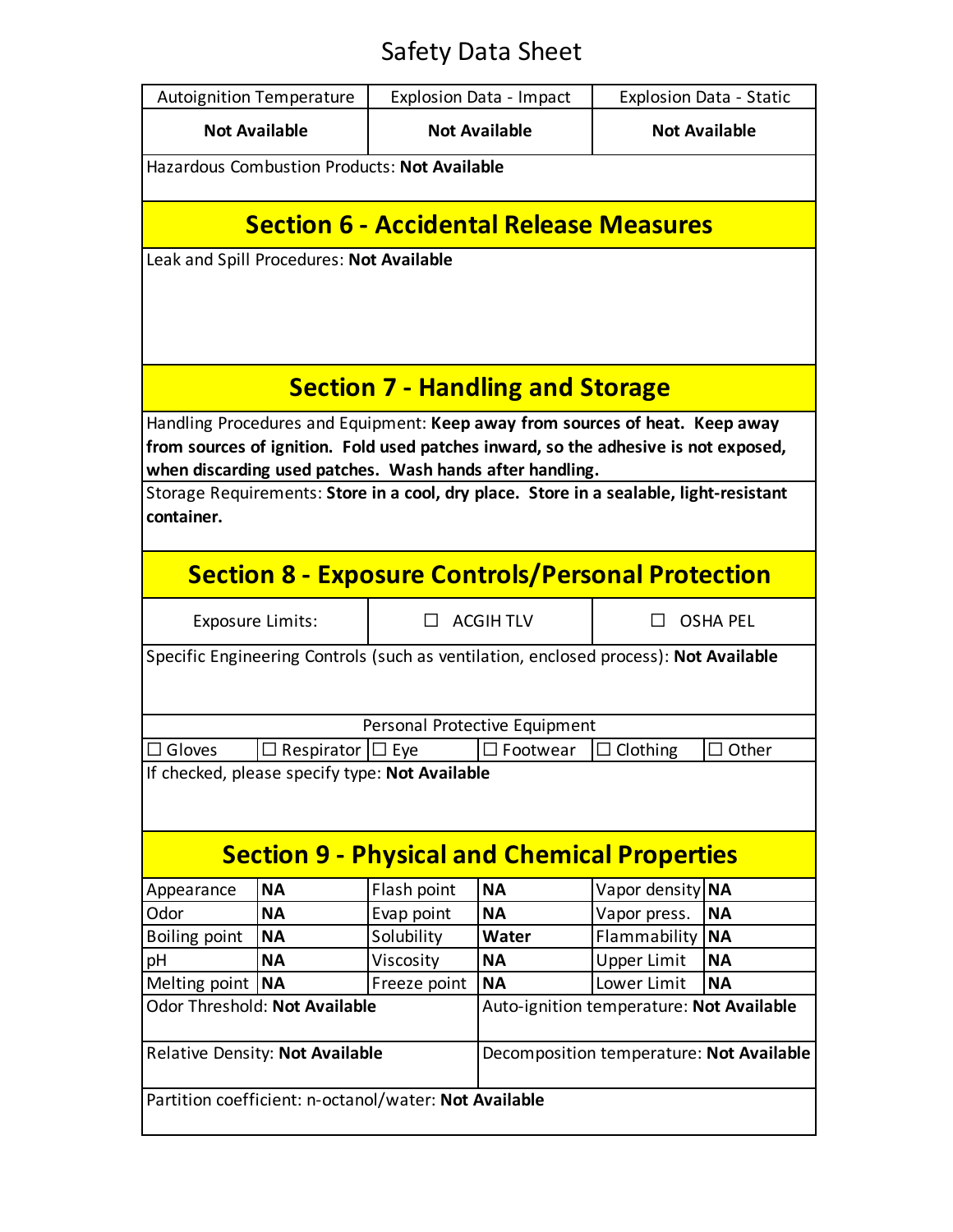| <b>Section 10 - Stability and Reactivity</b>                                                  |                                               |                      |  |  |  |  |
|-----------------------------------------------------------------------------------------------|-----------------------------------------------|----------------------|--|--|--|--|
| <b>Chemical Stability</b>                                                                     | X Yes                                         | No                   |  |  |  |  |
| If no, under which conditions?                                                                |                                               |                      |  |  |  |  |
| Incompatible (others)                                                                         | Yes                                           | X<br>No              |  |  |  |  |
| If yes, incompatible with which other substances?                                             |                                               |                      |  |  |  |  |
| Reactivity, and under what conditions? Not reactive                                           |                                               |                      |  |  |  |  |
| Hazardous Decomposition Products: Not Available                                               |                                               |                      |  |  |  |  |
|                                                                                               | <b>Section 11 - Toxicological Information</b> |                      |  |  |  |  |
| Effects of Acute Exposure: Potentially minor irritation and redness to the skin. This         |                                               |                      |  |  |  |  |
| product is an external analgesic, categorized as a counter-irritant. By its very nature,      |                                               |                      |  |  |  |  |
| it causes irritation.                                                                         |                                               |                      |  |  |  |  |
| Effect of Chronic Exposure: No known potential chronic health effects.                        |                                               |                      |  |  |  |  |
|                                                                                               |                                               |                      |  |  |  |  |
| Irritancy of Product: Product will cause an irritation to the skin. This is felt as a cooling |                                               |                      |  |  |  |  |
| Skin sensitization                                                                            |                                               | <b>Not Available</b> |  |  |  |  |
| Respiratory sensitization                                                                     | <b>Not Available</b>                          |                      |  |  |  |  |
| Carcingenicity - ACGIH                                                                        |                                               | <b>Not Available</b> |  |  |  |  |
| Carcingenicity - IARC                                                                         |                                               | <b>Not Available</b> |  |  |  |  |
| Reproductive toxicity                                                                         |                                               | <b>Not Available</b> |  |  |  |  |
| Teratogenicity                                                                                |                                               | <b>Not Available</b> |  |  |  |  |
| Embrotoxicity                                                                                 |                                               | <b>Not Available</b> |  |  |  |  |
| Mutagenicity                                                                                  |                                               | <b>Not Available</b> |  |  |  |  |
| Name of synergistic products/effects: Not Available                                           |                                               |                      |  |  |  |  |
|                                                                                               | <b>Section 12 - Ecological Information</b>    |                      |  |  |  |  |
|                                                                                               |                                               |                      |  |  |  |  |
| Aquatic Toxicity: No known aquatic toxicity.                                                  |                                               |                      |  |  |  |  |
|                                                                                               |                                               |                      |  |  |  |  |
|                                                                                               |                                               |                      |  |  |  |  |
|                                                                                               |                                               |                      |  |  |  |  |
| <b>Section 13 - Disposal Considerations</b>                                                   |                                               |                      |  |  |  |  |
| Waste disposal: Dispose of waste in accordance with all applicable Federal, State, and        |                                               |                      |  |  |  |  |
| local laws. Review FDA information for disposal of pharmaceuticals.                           |                                               |                      |  |  |  |  |
|                                                                                               |                                               |                      |  |  |  |  |